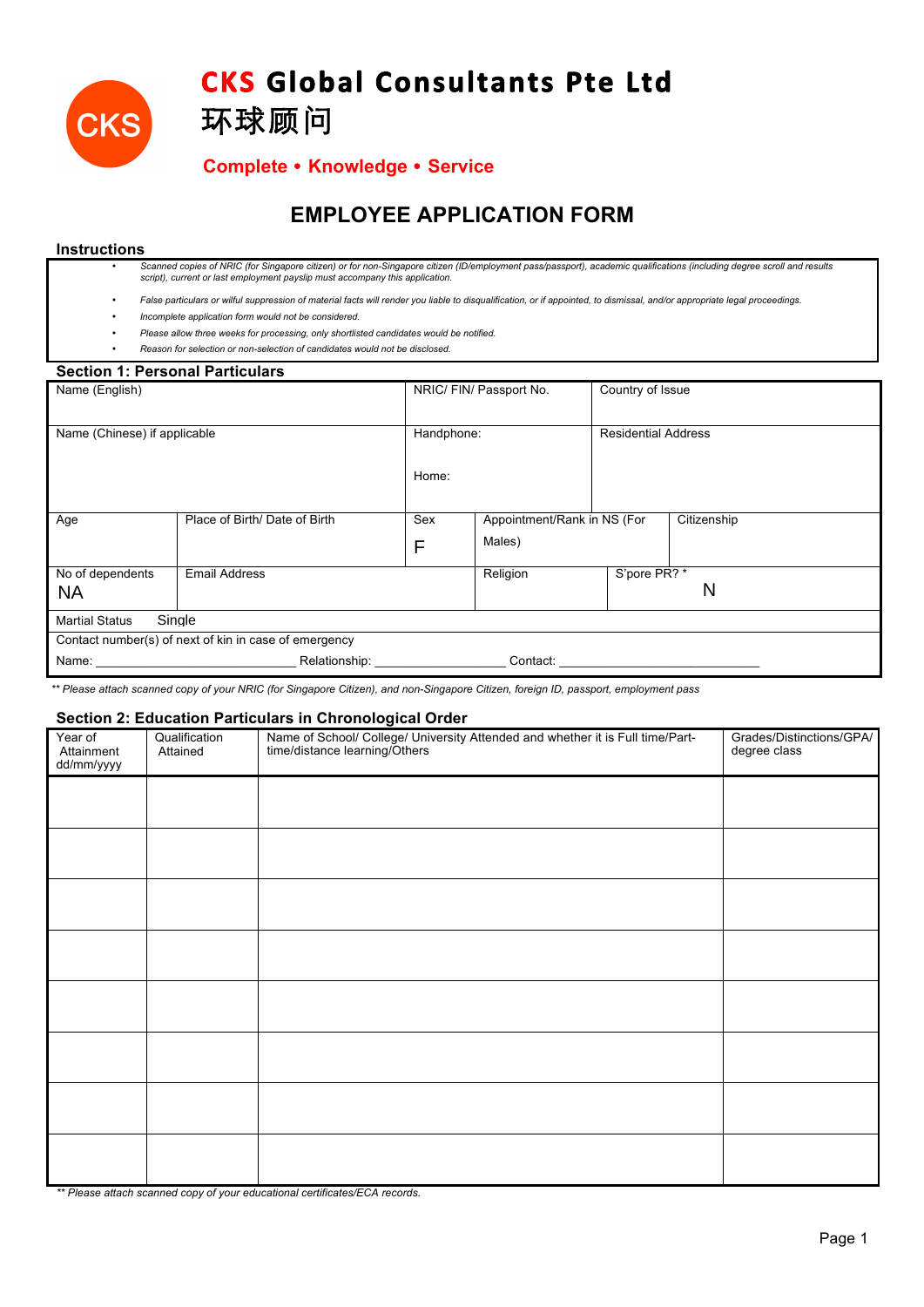

## **Complete** ! **Knowledge** ! **Service**

### **Section 3: Employment Particulars in Chronological Order**

| Period of Employment dd/mm/yyyy |    | Company Name / Position / Brief job scope | Last Drawn Salary (kindly attach latest |  |  |
|---------------------------------|----|-------------------------------------------|-----------------------------------------|--|--|
| From                            | To |                                           | payslip)                                |  |  |
|                                 |    |                                           |                                         |  |  |
|                                 |    |                                           |                                         |  |  |
|                                 |    |                                           |                                         |  |  |
|                                 |    |                                           |                                         |  |  |
|                                 |    |                                           |                                         |  |  |
|                                 |    |                                           |                                         |  |  |
|                                 |    |                                           |                                         |  |  |
|                                 |    |                                           |                                         |  |  |
|                                 |    |                                           |                                         |  |  |
|                                 |    |                                           |                                         |  |  |
|                                 |    |                                           |                                         |  |  |
|                                 |    |                                           |                                         |  |  |
|                                 |    |                                           |                                         |  |  |
|                                 |    |                                           |                                         |  |  |
|                                 |    |                                           |                                         |  |  |
|                                 |    |                                           |                                         |  |  |

## **Section 4: Other Working Experience/Professional membership/Co-Curriculum Activities in Chronological Order**

| Period dd/mm/yyyy |    | Description of Experience / Membership / Club / ECA |      |
|-------------------|----|-----------------------------------------------------|------|
| From              | To |                                                     | Role |
|                   |    |                                                     |      |
|                   |    |                                                     |      |
|                   |    |                                                     |      |
|                   |    |                                                     |      |
|                   |    |                                                     |      |
|                   |    |                                                     |      |
|                   |    |                                                     |      |
|                   |    |                                                     |      |
|                   |    |                                                     |      |
|                   |    |                                                     |      |
|                   |    |                                                     |      |

### **Section 5: Family Background**

|         | Name | Company | Occupation | DOB dd/mm/yyyy | Nationality |
|---------|------|---------|------------|----------------|-------------|
| Father  |      |         |            |                |             |
|         |      |         |            |                |             |
| Mother  |      |         |            |                |             |
| Spouse  |      |         |            |                |             |
| Sibling |      |         |            |                |             |
| Sibling |      |         |            |                |             |
| Sibling |      |         |            |                |             |
| Child   |      |         |            |                |             |
| Child   |      |         |            |                |             |